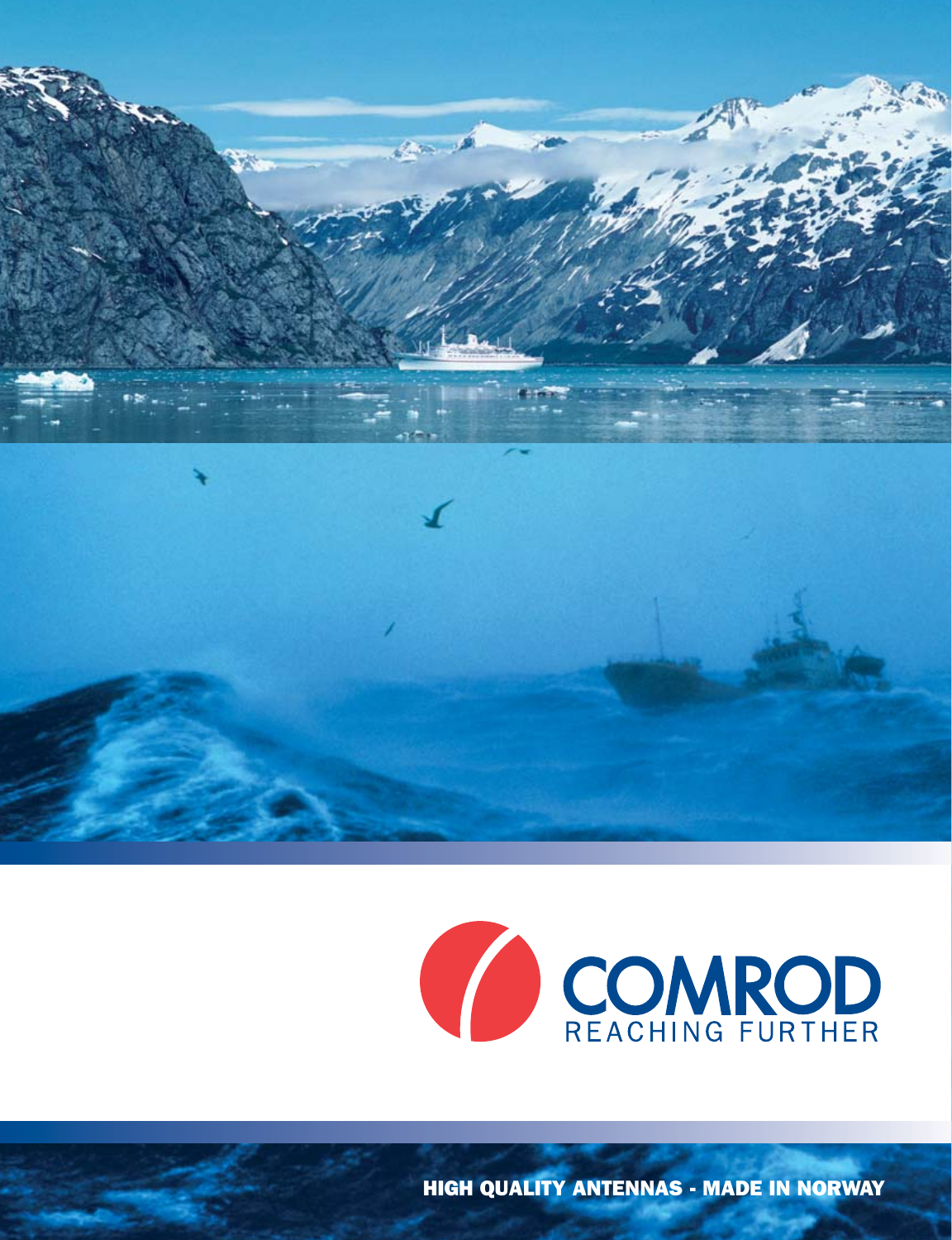

# COMROD ANTENNAS ARE MADE TO IMPRESS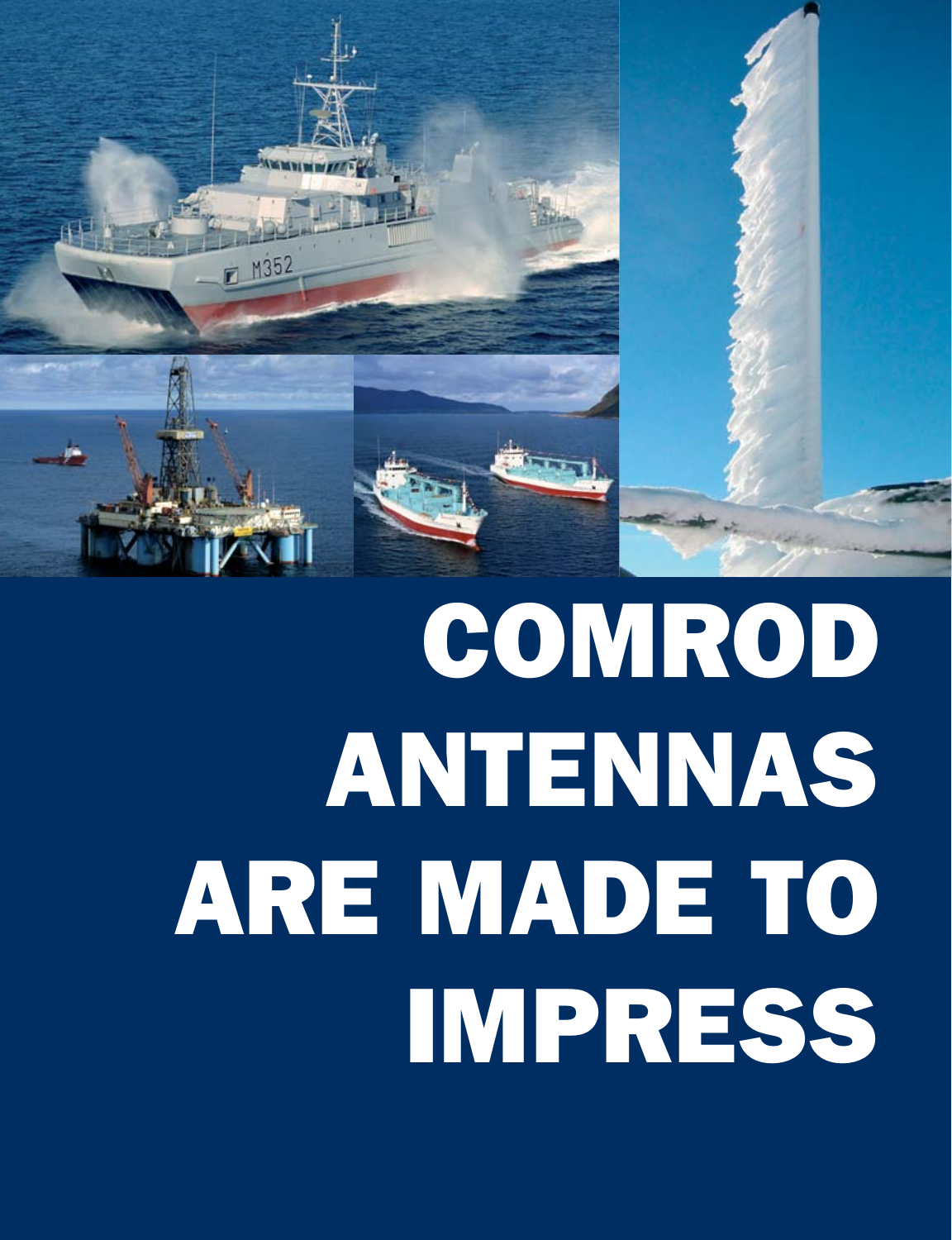| $\blacksquare$<br><b><i>BERBER B B B E E</i></b><br><b>AMI</b>                                                 |  |
|----------------------------------------------------------------------------------------------------------------|--|
| THE WILLIE FRAME RAILER<br>THE CHINA PERSONAL PROPERTY OF THE A<br>III <sub>1</sub><br><b>SALES AND STREET</b> |  |
| <b>AMP2</b>                                                                                                    |  |
|                                                                                                                |  |
|                                                                                                                |  |
|                                                                                                                |  |
|                                                                                                                |  |

### AND ALWAYS OF UNCOMPROMIZING STANDARDS

Each COMROD antenna is tested 100% electrically before shipping. With so much relying on our antennas, nothing can be left to chance. That is why Comrod antennas withstand 125 mph (55 m/sec.) winds and have a high life time expectancy of at least 20 years.

Our commitment to quality has made COMROD the #1 antenna for the World's commercial fleet over 300 GRT. There is no reason why the same should not happen with the professional fleet under 300 GRT.

COMROD antennas are made with relentless attention to detail, thus ensuring optimum performance and reliability year after year under even the most extreme conditions.

COMROD's antenna conductors are completely enclosed in polyurethane foam which fixes them firmly thus preventing breakage due to vibration. This polyurethane foam also eliminates condensation that keeps the conductor corrosion free – for life.

The polished surface of the outer tube is covered by a flexible UV resistant polyurethane lacquer for strength and durability.

COMROD antennas come complete with mounts and accessories.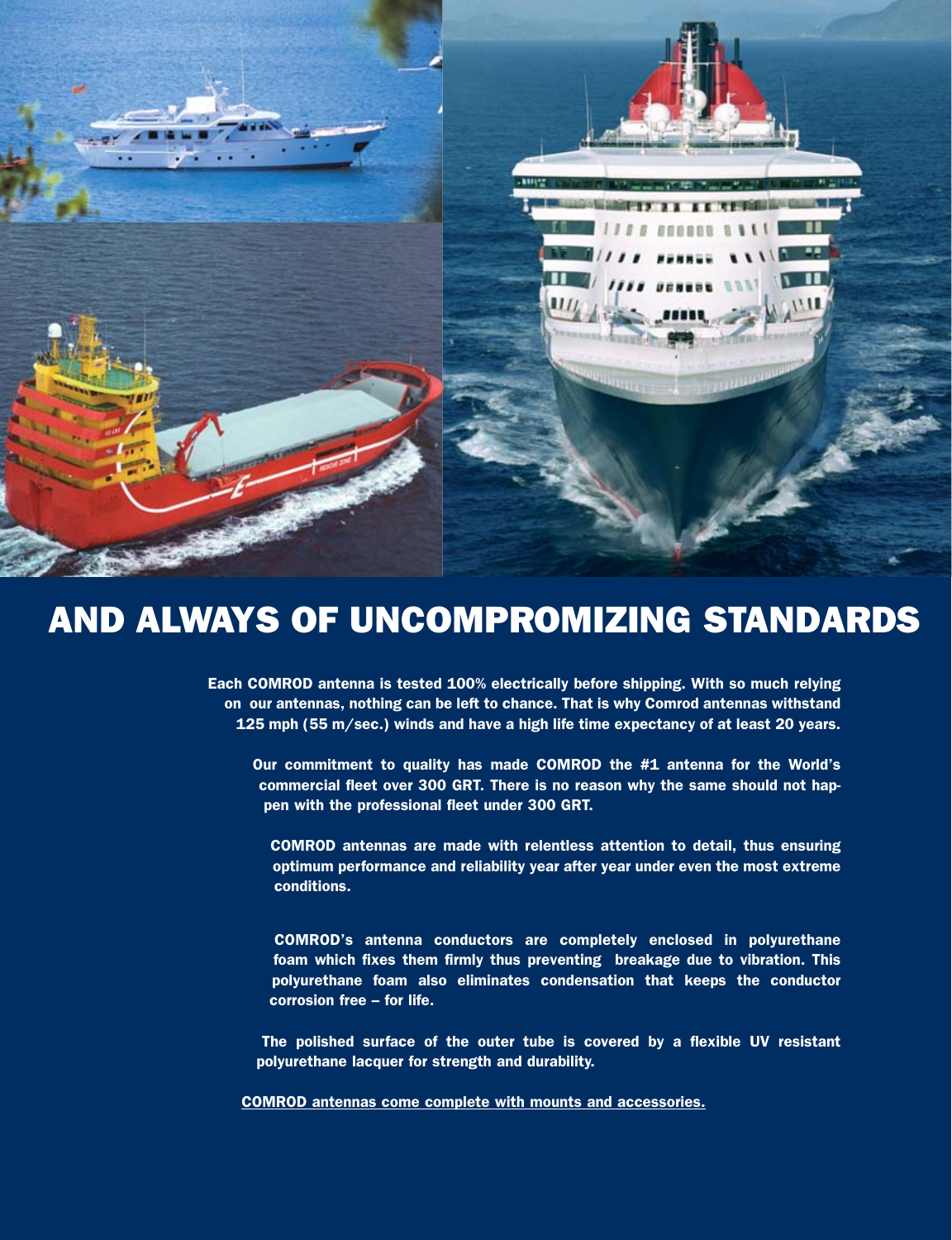WE NEEDED THE BEST ANTENNA THERE WAS. WE PUT IT THROUGH TOUGH TESTS AND IT CAME OUT ON TOP EVERY TIME. WE, THE RNLI (ROYAL NATIONAL LIFEBOAT INSTITUTE, UK), HAVE TO RELY ON BOTH PERSONELL AND EQUIPMENT. THERE IS NO ROOM FOR SECOND BEST!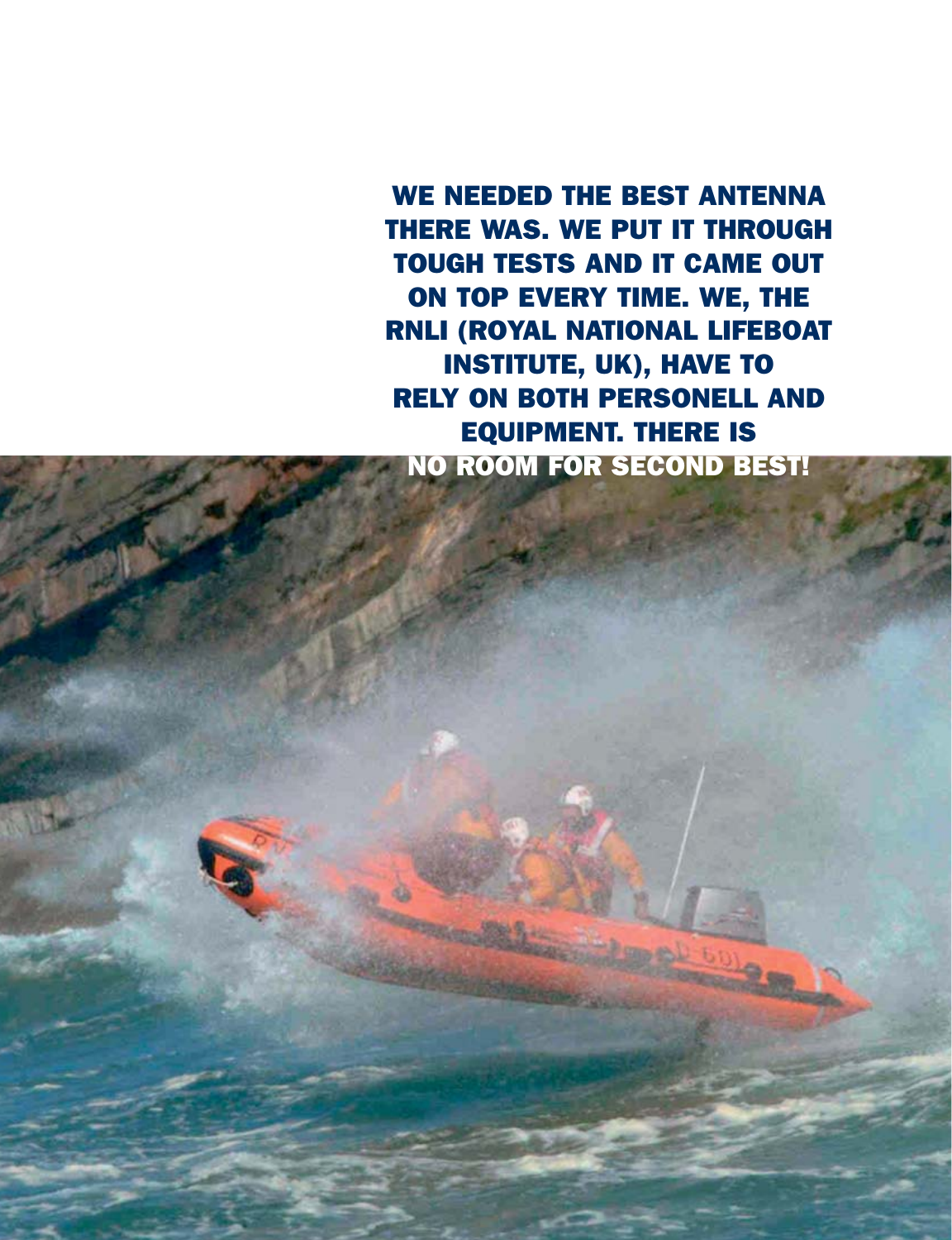### AV90BI16-2

### 16ft VHF antenna 9db - two sections

• Frequency range: 156 - 162 Mhz • Power rating: 100W

### Ref no. AV90BI16-2: 014170

Matching the following SSB antennas AT53TS16-2 (001595)

AV90D16-2: 014180 AV90M16-2: 014190

### 30ft (9 mtr) High quality transmitting antenna for marine coastal and HF telephony bands. Specially designed to satisfy the demands on the GMDSS • Frequency range 1,6-30 MHz Power rating 1,5 kW PEP **Design** Self supporting fiberglass rod with aluminum mount bracket and Stainless Steel U-bolts included For other specifications – ask for a datasheet. Ref. no 001516

AT92

### AV62-P

9,5ft (2,9 mtr) High quality VHF antenna. Designed for Maritime VHF Radiotelephone services on board vessels and craft where demands are very high.

- Frequency range: 156-159 MHz, VSWR< 1.5:1 153-162 MHz, VSWR< 2:1
- Power rating: 100W
- Gain: 4dBi • Design:
- Collinear  $5/8 \lambda$  phased brass elements

Suggested installation: To bulkhead by means of 4 holes in the aluminum bracket. To a mast or tube with U-bolts. Aluminum bracket, U-bolts in Stainless Steel are included

For other specifications – ask for a datasheet.

#### Reference no 014650

### AV6K/AV6K-U

4,7ft (1,4 mtr) High quality-heavy duty VHF antenna. Designed to withstand the hardest conditions imaginable at sea.

#### • Frequency range:

- 156-162 MHz, VSWR< 1.5:1
- 153-170 MHz, VSWR< 2:1
- Power rating: 200W
- Gain: 2dBi
- Design: Center fed coaxial dipole

The installation hard ware is made of hot dip galvanized steel and is included.

For other specifications – ask for a datasheet.

AV6K - N connector female: Ref. no 014200

AV6K-U/UHF connector female: Ref. no 014500

### AT82 - AR82 AT72 - AR72 AT62 - AR62

HF/SSB antenna specially designed to satisfy the demand on the GMDSS



Check our datasheet; axby.pdf for other modular antennas

### AV7

4,3ft (1,3 mtr) High quality VHF antenna. May be installed on all kinds if vessels.

- Frequency range:
- 156-162 MHz, VSWR< 1.5:1 144-165 MHz, VSWR< 2:1
- Power rating: 100W
- Gain: 2dBi
- 
- Design: Center fed coaxial dipole

The mounting bracket is made of aluminum. Ubolts in Stainless Steel and rubber cap for protection of the connector – are included.

For other specifications – ask for a datasheet.

Ref. no 014600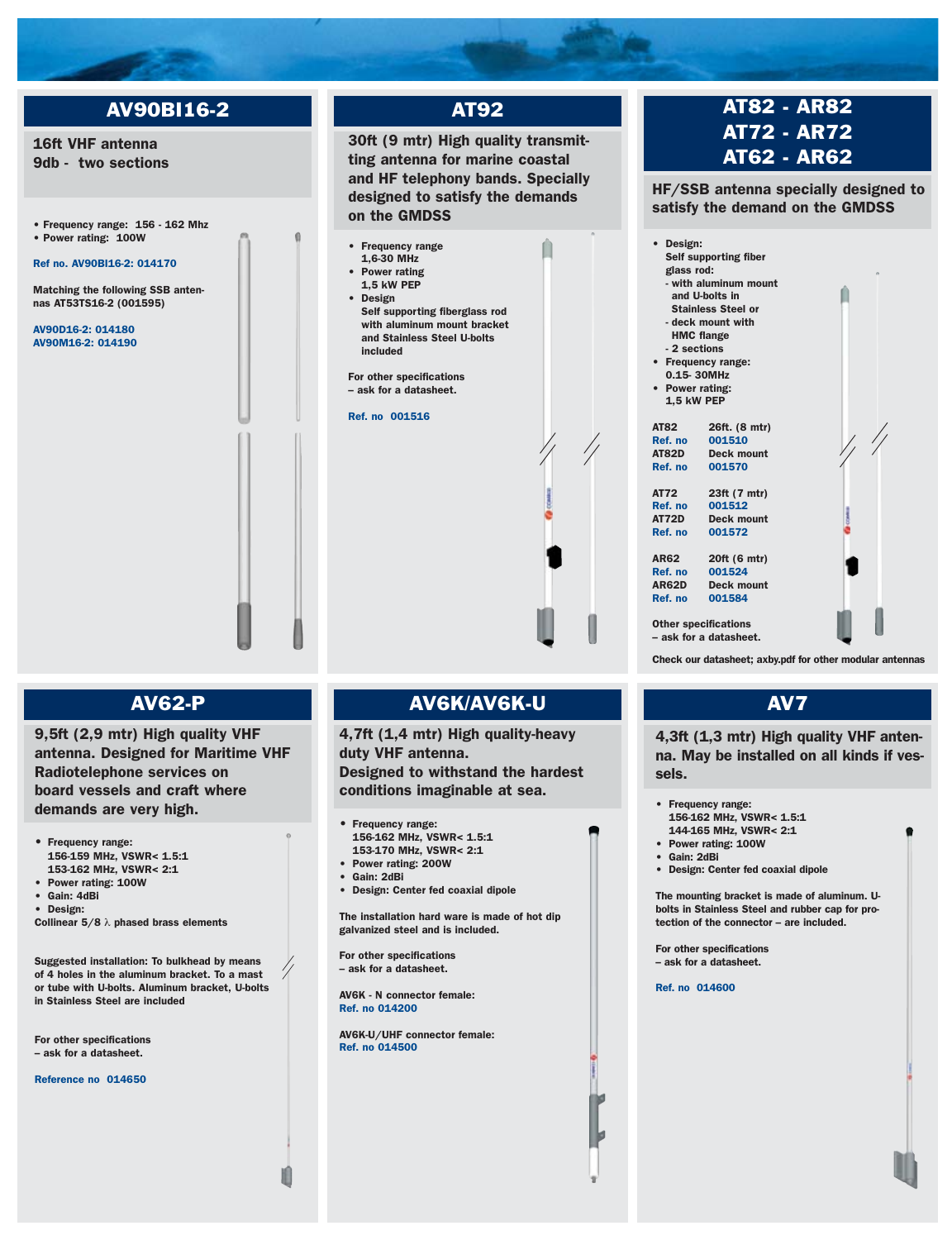### AT57

### 19ft (5.7 mtr) Transceiving HF/SSB antenna specially designed for medium sized commercial vessels to satisfy the demands on GMDSS

- Design: Self supporting fiber glass rod with aluminum bracket. Stainless Steel U-bolts included
- **Frequency range** 0.15-30MHz
- Power rating: 1 kW PEP

Other specifications – ask for a datasheet.

Ref. no 001600

### AR55/AR55T

18ft (5.4 mtr). An efficient self supporting fiberglass receiving antenna for MF, marine coastal and HF bands. This antenna can be supplied with protection against static discharges that can harm the receiver.

ń

- Design: Self supporting fiberglass whip with bronze armature for mounting and connection.
- Frequency range:
- 0.15-30MHz
- Suitable cable: RG8, RG213 or similar

Other specifications – ask for datasheet.

AR55 - Ref. no 011100 AR55T - Ref. no 011400

### AR42/AR42T

13.7ft (4.1mtr) receiving antenna for the marine coastal and HF communication frequencies. The "T" version is equipped with a

transformer which increases signal strength 9 times at low frequencies.

- Design: Self supporting fiberglass rod with aluminum bracket, U-bolts in Stainless Steel included
- Frequency range:
- 0.15-30 MHz
- Suitable cable: RG8, RG213 or similar.

Other specifications – ask for datasheet.

AR42 - Ref. no 010850 AR42T - Ref. no 010860

### AV10023-1 (M, D or TS types are available) 4 ft (1,25 mtr) combined GPS and mari-

23ft high gain 1 section VHF antenna made for installation on all kinds of vessels.

- Frequency range: 156-162 MHz.
- Gain: 10dB
- Design: Self supporting fibreglass rod with various mounting solutions: Mast mount, deck mount and 1`x14 base (TS -Requires side support 1,5" up). For more information, ask for a datasheet. • This antenna comes in a 2-section
- type also. Contact the manufacturer for more information

|                    | <b>Ref. Numbers 1 section antennas:</b> |
|--------------------|-----------------------------------------|
| AV100M23-1         | <b>Ref. no 014240</b>                   |
| AV100D23-1         | <b>Ref. no 014270</b>                   |
| AV100BI23-1        | <b>Ref. no 014220</b>                   |
|                    |                                         |
|                    | Ref numbers 2 sections antennas:        |
| AV100M23-2         | <b>Ref. no 014250</b>                   |
| AV100D23-2         | <b>Ref. no 014260</b>                   |
| <b>AV100BI23-2</b> | <b>Ref. no 014230</b>                   |
|                    |                                         |
|                    |                                         |
|                    |                                         |

### AC17M4-AIS

ne VHF antenna for Automatic Identification System transponders. A signal spliiter (AIS/F) for separating the VHF and GPS signal comes with the antenna.

- Frequency range: VHF: 156-162 MHz, VSWR < 2:1 GPS: 1575,42 MHz, L1
- Power rating VHF: 25W • Gain VHF:<br>GPS: 20dB Pre amplifier
- Design: The mounting bracket is made of aluminium. U-bolts in stainless steel, and a rubber cap for protection of the connector – are included.



### AR10A/MF

3,5ft active marine receiving whip for a Navtex or DGPS receiver.

- Frequency range: 0,25 2,5 Mhz
- Polarization: Vertical
- Impedance: 50\_
- Supply voltage: 9 15V

• Design: Selfsupporting fiberglass rod with an aluminum bracket w/stainless steel fixing hardware included.

For other specifications: Ask for a datasheet.

Ref no. 010200

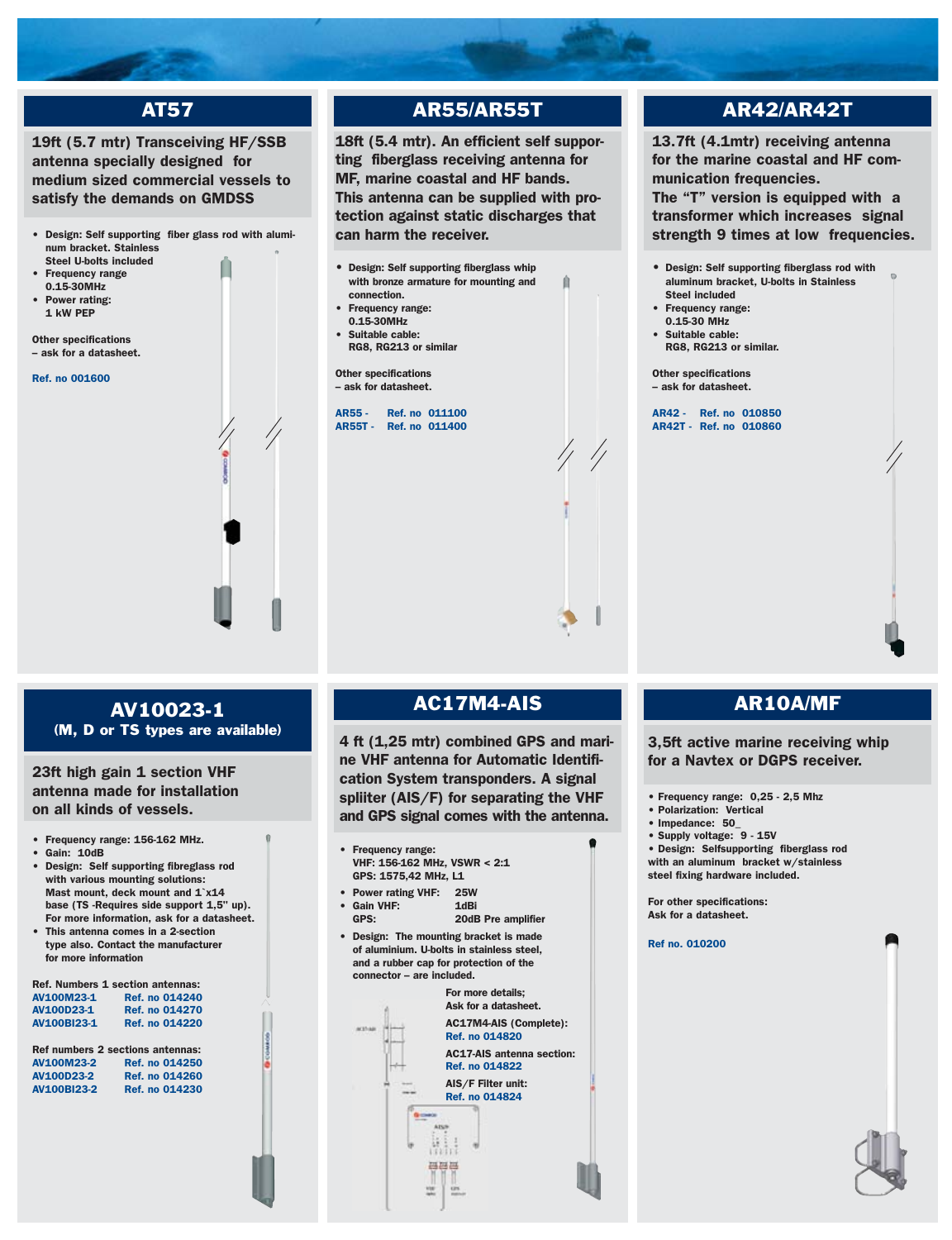### AV19

### 5,5 ft Ground-Air VHF Communication antenna

• Frequency range: 118 - 136 Mhz

- Power rating : 100W • Gain: 2Dbi
- 
- Design: Selfsupporting centerfed coaxial dipole

The installation hardware is made of hot dipped galvanized steel, and is included.

For other specifications: Ask for a datasheet

Ref no. 014720

### AV55 M2 WLAN

High quality, high gain antenna for wireless LAN that complies with IEEE802.11g.

- Frequency range: 2400 2480 MHz
- $\cdot$  VSWR $\cdot$  1.8
- Power rating: 5W
- Gain 8dBi

For other specifications; Ask for a datasheet

Ref. No. 014622

Optional:

AV55P version, ref no 014624 AV55BI version, ref no. 014626

### BI VERSION:

- Have UNS 1"x14 Stainless Steel female ferrules
- Have integrated BNC female coaxial connector
- Include "Cable tool" that fits around the male connector and cable – allowing an easy cable connection
- BNC connector allow antenna to be turned without twisting cable when installed
- Suitable Cable: RG58
- Radiating elements completely enclosed in polyurethane foam within the fiberglass tube
- Suggested mount: All standard mounting 1"x14 mounting accessories and Comrod extension masts

### COMROD - QUALITY MADE IN NORWAY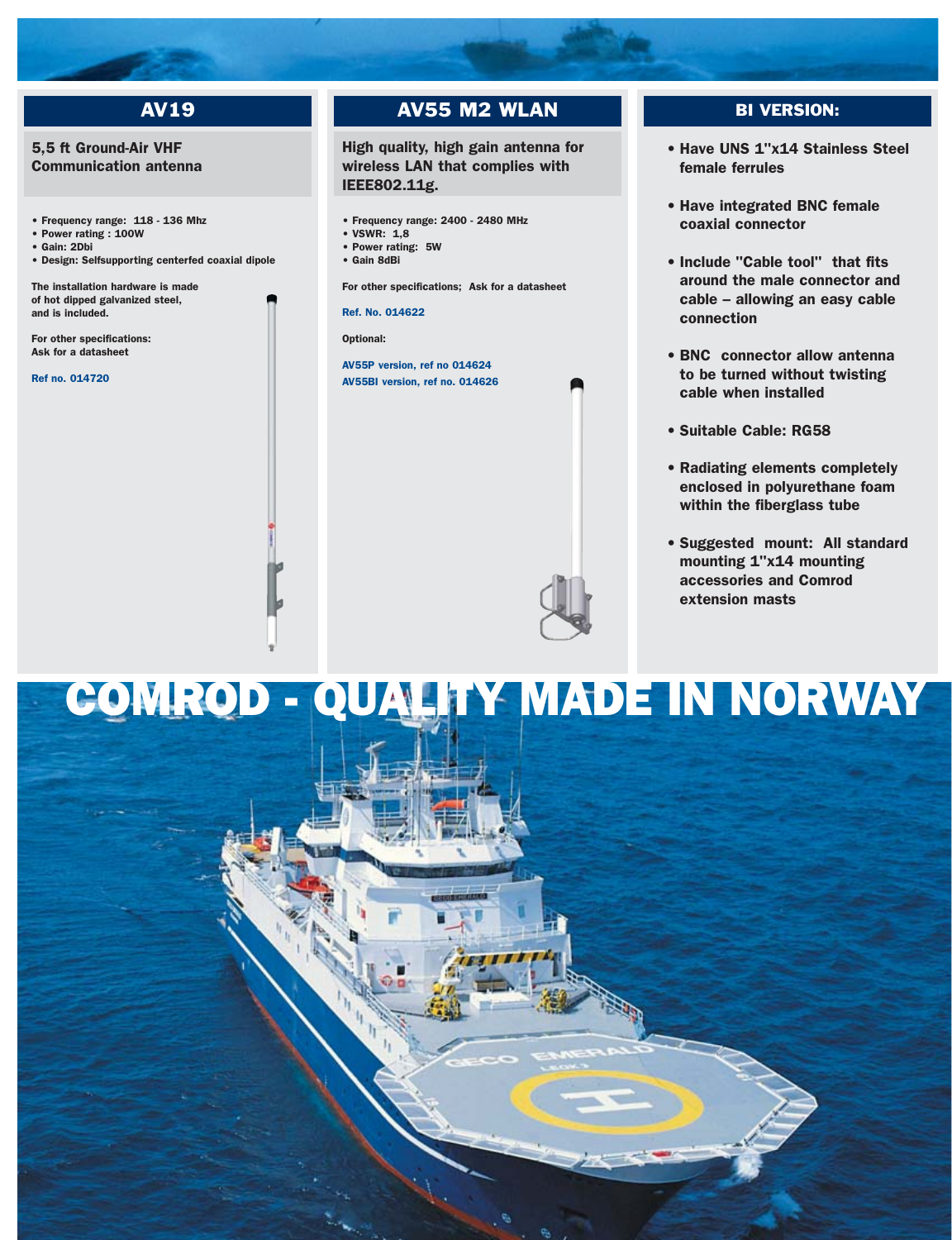

### AT100

### 33ft (10 mtr) deck mount, high quality transmitting antenna for marine coastal and HF telephony bands.

- Frequency range: 1.6-30 MHz
- Power rating: 1.5 kW PEP • Design:
- Self supporting fiberglass rod with stainless steel flange.
- Wind rating:  $125$  mph. (55 m/s) • 2 sections: Base: ATB50: 17ft (5.1 mtr)
- Top: APB50: 16ft (4.9 mtr)

For other specifications – ask for a datasheet.

Side feed - D/S: Ref. no 001705<br>End feed - D: Ref. no 001700 Ref. no 001700



### AT73TS24-3

24 ft (7,3mtr) SSB – three section. A high quality fiberglass HF antenna for marine coastal and SSB telephony bands. It is designed for use on pleasure craft, but the high quality means it may be used on all kinds of vessels.



### AT53TS16-2

16 ft (4.9mtr) SSB two sections. A high quality fiberglass HF antenna for marine coastal and SSB telephony bands. It is designed for use on pleasure craft, but the high quality means it may be used on all kinds of vessels.

- Frequency range: 1.6 30 MHz
- Power rating: 1 Kw PEP

| Ref. no<br>AT53 TS16-2: 001595<br>AT53 D16-2:<br>AT53 M16-2:<br><b>Matching VHF: AV90</b> | 001430<br>001425 |   |  |
|-------------------------------------------------------------------------------------------|------------------|---|--|
| Also availeble as 23ft version<br>(AT73TS23-2)                                            |                  |   |  |
|                                                                                           |                  | š |  |

### AC11-BI & AC11-BI/US AC11-P & AC11-P/US

### 4ft (1.25 mtr) High quality combined VHF & UHF antenna.

- Frequency range: 156-162 MHz, 825-895 MHz, (US frequencies) 890-960 MHz, (European frequencies)
- $\cdot$  VSWR: < 2:1
- Power rating:
- 50W on VHF and 25W on UHF • Gain: 3dB
- Design:
- Dual centerfed coaxial dipole, brass elements

For other specifications – ask for a datasheet.

| -BI/US version: | <b>Ref. no 014738</b> |
|-----------------|-----------------------|
| -BI version:    | <b>Ref. no 014736</b> |
| -P/US version:  | <b>Ref. no 014732</b> |
| -P version:     | Ref. no 014730        |

### AV17-P

4ft (1.25 mtr) High quality marine UHF antenna. Designed for cellular telephone service including GSM

- Frequency range:  $825.895$  MHz, VSWR  $< 2$ (US frequencies) 890-960 MHz VSWR < 2
- (European frequencies)
- Power rating: 100W
- Gain: 6 dB • Design:
- Stacked dipole brass elements

For other specifications – ask for a datasheet.

-P version: 4ft Ref. no 014675

### AC15-BI

10 inches (250 mm) High quality UHF antenna. Designed for US and European cellular frequencies

- Frequency range: 825-895 MHz 880-960 MHz 1710-1880 MHz
	- 1850-1990 MHz
- Power rating: 25W
- Gain: 2dB
- Design: Multi band ground plane antenna

For other specifications – ask for a datasheet.

Ref. no 014756

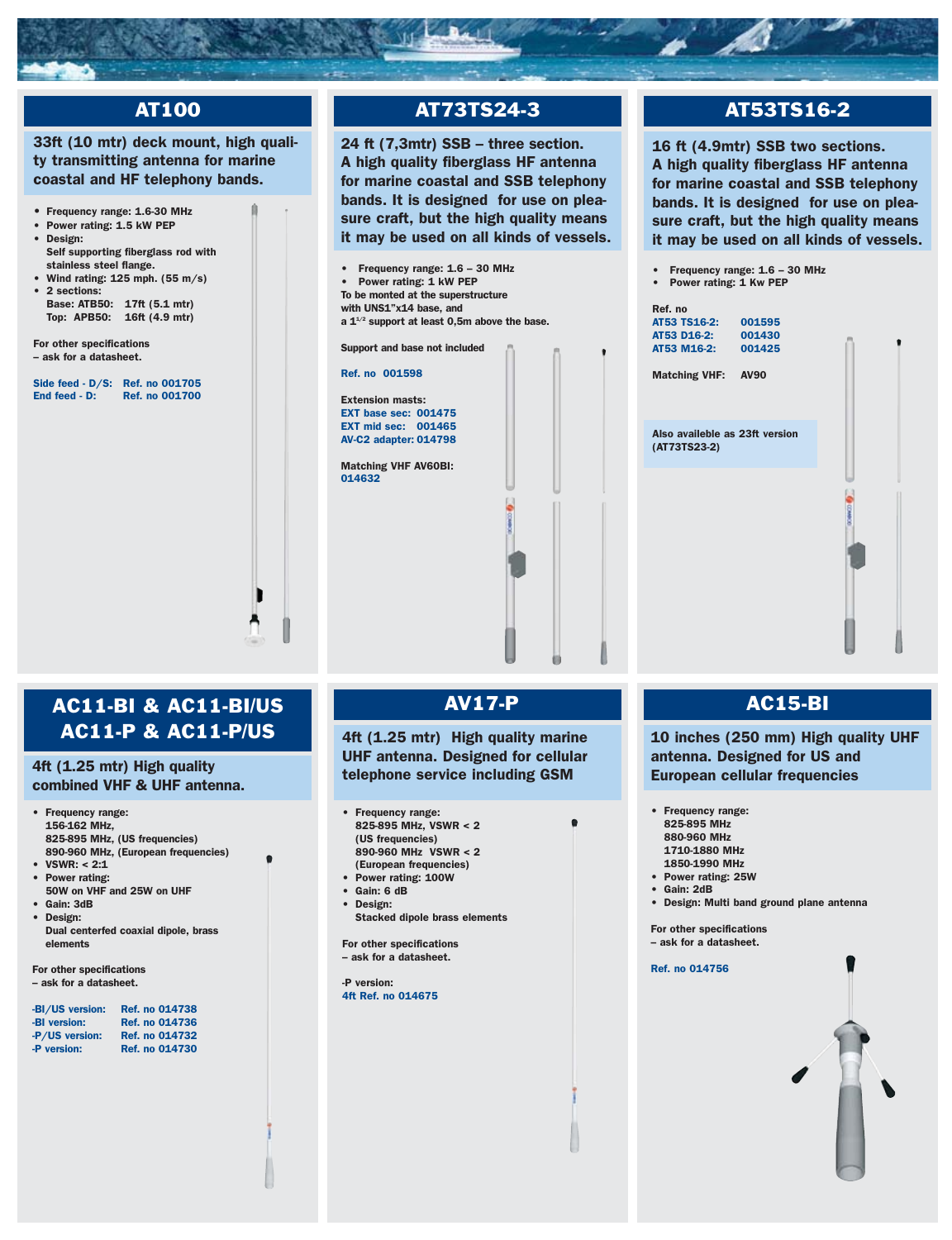

### AM/FM60-BI MOUNTS & ACCESSORIES

8ft (2.45 mtr) The AM/FM 60-BI is a broadcast receiving antenna.

• Frequency range:

0,15-108 MHz • Design: Whip with transformer

For other specifications – ask for a datasheet.

Ref. no 014145

### 014975 4way Bracket - Stainless Steel, for deck or side mounting. To go with all –BI versions. Standard 1"x14 threads

Ref. no 014975

014925 Mounting kit – to go with: AT73H/3, AT53H/2 and Comrod Extension mast: 1" or 11/2" (25 – 38.5 MM.) diameter.

Ref. no 014925

014990 Stand off Bracket – Reinforced Nylon. To go with : AT73H/3, AT53H/2 and Comrod Extension mast: 1" or 11/2" (25 – 38.5 MM.) diameter.

Ref.no 014990

### 014985 Straight-Mount Bracket –

Stainless Steel for deck mounting. To go with all –BI versions. Standard 1"x14 threads.

Ref.no 014985

014970 Adapter Tube - Stainless Steel –  $1"x14$  to be used when using –P version on a 4 Way Bracket/Straight-Mount Bracket

Ref.no 014970

#### 014792 Shock Absorber – fits standard 1"x14 antenna mount. Compatible with Comrod's -BI antenna series. Spring base made of Stainless Steel. Meant for antennas 4ft. and below.

Ref. no 014792

### RG 58 Cable with BNC and FME connector

2ft. (0.6m) (Pig Tail): Ref.no: 014770 16ft ( 5m): Ref.no: 014775<br>23ft (7m): Ref.no: 014780 23ft (7m): Ref.no: 014780<br>40ft (12m): Ref.no: 014785 Ref.no: 014785











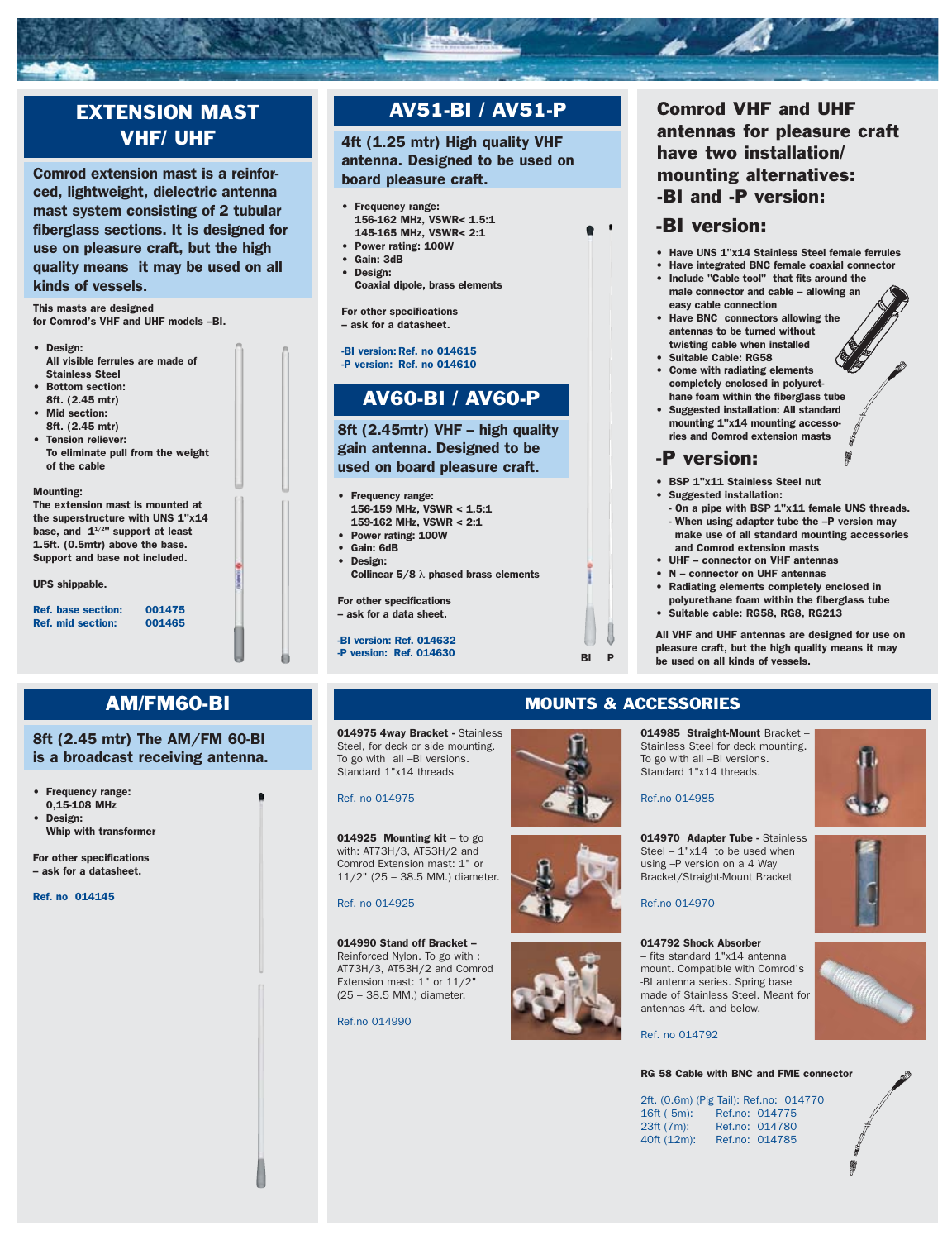### **COAXIAL CABLE – CABLE LOSS**

Maximum recommended length\*

| <b>MHz</b> RG 58 |                        |          | <b>RG8, RG213</b> |
|------------------|------------------------|----------|-------------------|
|                  | <b>VHF</b> $40'$ (12m) |          | 62' (19m)         |
|                  | UHF 16' (5m)           | 26' (8m) |                   |

\*) At this "maximum length" the cable will have 2dB loss. 2dB means that 40% of the signal is lost in the cable. This corresponds to range reduction of approximately 7%.

If maximum cable length is exceeded, you have to use a pigtail to be able to connect a better cable on –BI antennas. The extra loss due to the pigtail is not measurable below 1000 MHz. At 1800 MHz the loss is below 10% - corresponding to range reduction of approximately 1–2 %.

When doubling the antenna height the benefit from having the antenna high up is however much bigger than the disadvantage due to the extra loss in the coaxial cable. Doubling the antenna height will normally give approximately 25% extra range.

## FLEXIBLE OPTIONS

| ACLIBIC CORNEL UNICOMMENT<br>Components                               | AC-LL-BI US: Comm. Wir. Cemmer |                  |                         | AC.17 BI US: An Eq. College<br>ACJ I-BI: Ant. For Collins |                         | AC.I.S.BI: Ant. Top College | ACIA: AN E EN CON TOMBE VER<br><b>ASG25: In the GRIEGIN SECTION</b> | <b>AlabelS: In the Tail Mills Section 1990</b><br><b>ASIN2S: IK Mill Section</b> |                         | <b>Children Call Manuel Bone Beer</b><br>ESM25: Education Mil . Sec. 1 |                  |              | <b>Springs Brief</b> |              | <b>Rual Unacles Dution</b><br>Uns Shippaule |                                                    |
|-----------------------------------------------------------------------|--------------------------------|------------------|-------------------------|-----------------------------------------------------------|-------------------------|-----------------------------|---------------------------------------------------------------------|----------------------------------------------------------------------------------|-------------------------|------------------------------------------------------------------------|------------------|--------------|----------------------|--------------|---------------------------------------------|----------------------------------------------------|
| <b>ANTENNA ASSEMBLY</b>                                               |                                | $\overline{2}$   | $\overline{\mathbf{3}}$ | $\overline{4}$                                            | 5                       | 6                           | $\overline{7}$                                                      | 8                                                                                | 9                       | 10                                                                     | 11               | 12           | 13                   | 14           | 15                                          | 16                                                 |
| <b>VHF 3dB - 4ft 100W</b>                                             | $\boldsymbol{\mathsf{X}}$      |                  |                         |                                                           |                         |                             |                                                                     |                                                                                  |                         |                                                                        |                  |              |                      | Opt          | Opt                                         | $\mathbf{x}$                                       |
| <b>VHF 6dB - 8ft 100W</b>                                             |                                | $\mathbf x$      |                         |                                                           |                         |                             |                                                                     |                                                                                  |                         |                                                                        |                  |              |                      |              |                                             | $\mathbf{x}$                                       |
| VHF 3dB - 4ft + Cellular                                              |                                |                  | $\mathbf x$             |                                                           |                         |                             |                                                                     |                                                                                  |                         |                                                                        |                  |              |                      | Opt          | Opt                                         | $\overline{\mathbf{x}}$                            |
| 156-162MHz 50W / 890-960MHz 25W                                       |                                |                  |                         |                                                           |                         |                             |                                                                     |                                                                                  |                         |                                                                        |                  |              |                      |              |                                             |                                                    |
| VHF 3dB - 4ft + Cellular/USA                                          |                                |                  |                         | $\overline{\mathbf{x}}$                                   |                         |                             |                                                                     |                                                                                  |                         |                                                                        |                  |              |                      | Opt          | Opt                                         | $\overline{\mathbf{x}}$                            |
| 156-162MHz 50W / 825-895MHz 25W                                       |                                |                  |                         |                                                           |                         |                             |                                                                     |                                                                                  |                         |                                                                        |                  |              |                      |              |                                             |                                                    |
| Cellular 6dB - 890-960MHz 100W 8ft                                    |                                |                  |                         |                                                           | $\overline{\mathbf{x}}$ |                             |                                                                     |                                                                                  |                         |                                                                        |                  |              |                      |              | Opt                                         | $\overline{\mathbf{x}}$                            |
| Cellular 6dB - 890-960MHz 100W 4ft                                    |                                |                  |                         |                                                           | $\overline{\mathbf{x}}$ |                             |                                                                     |                                                                                  |                         |                                                                        |                  |              |                      | Opt          | Opt                                         | $\overline{\mathbf{x}}$                            |
| Cellular/USA 6dB - 825-895MHz 100W 8ft                                |                                |                  |                         |                                                           |                         | $\mathbf{x}$                |                                                                     |                                                                                  |                         |                                                                        |                  |              |                      |              | Opt                                         | $\mathbf{X}$                                       |
| Cellular/USA 6dB - 825-895MHz 100W 4ft                                |                                |                  |                         |                                                           |                         | $\mathbf{x}$                |                                                                     |                                                                                  |                         |                                                                        |                  |              |                      | Opt          | Opt                                         | $\overline{\mathbf{x}}$                            |
|                                                                       |                                |                  |                         |                                                           |                         |                             |                                                                     |                                                                                  |                         |                                                                        |                  |              |                      |              |                                             |                                                    |
| 825-895 MHz<br>Cellular broadband                                     |                                |                  |                         |                                                           |                         |                             | $\overline{\mathbf{x}}$                                             |                                                                                  |                         |                                                                        |                  |              |                      | 0pt          | Opt                                         | $\overline{\mathbf{X}}$                            |
| 880-960 MHz<br>1710-1880 MHz                                          |                                |                  |                         |                                                           |                         |                             | $\overline{\mathbf{x}}$<br>$\overline{\mathbf{x}}$                  |                                                                                  |                         |                                                                        |                  |              |                      | Opt  <br>Opt | Opt<br>Opt                                  | $\overline{\mathbf{x}}$<br>$\overline{\mathbf{x}}$ |
| 1850-1990 MHz                                                         |                                |                  |                         |                                                           |                         |                             | $\overline{\mathbf{x}}$                                             |                                                                                  |                         |                                                                        |                  |              |                      | Opt          | Opt                                         | $\overline{\mathbf{x}}$                            |
|                                                                       |                                |                  |                         |                                                           |                         |                             |                                                                     |                                                                                  |                         |                                                                        |                  |              |                      |              |                                             |                                                    |
| 825-895 MHz<br>Cellular broadband<br>880-960 MHz                      |                                |                  |                         |                                                           |                         |                             |                                                                     | $\mathbf{x}$<br>$\overline{\mathbf{x}}$                                          |                         |                                                                        |                  |              |                      |              |                                             | $\overline{\mathbf{x}}$<br>$\overline{\mathbf{x}}$ |
| 1710-1880 MHz                                                         |                                |                  |                         |                                                           |                         |                             |                                                                     | $\boldsymbol{x}$                                                                 |                         |                                                                        |                  |              |                      |              |                                             | $\overline{\mathbf{x}}$                            |
| 1850-1990 MHz                                                         |                                |                  |                         |                                                           |                         |                             |                                                                     | $\mathbf{x}$                                                                     |                         |                                                                        |                  |              |                      |              |                                             | $\overline{\mathbf{x}}$                            |
|                                                                       |                                |                  |                         |                                                           |                         |                             |                                                                     |                                                                                  |                         |                                                                        |                  |              |                      |              |                                             |                                                    |
| 16ft VHF 6dB<br>Matching HF Antenna AT53H/2                           |                                | $\boldsymbol{x}$ |                         |                                                           |                         |                             |                                                                     |                                                                                  | $\boldsymbol{x}$        |                                                                        | $\boldsymbol{X}$ | X            |                      |              |                                             | $\overline{\mathbf{x}}$<br>$\overline{\mathbf{x}}$ |
|                                                                       |                                |                  |                         |                                                           |                         |                             |                                                                     |                                                                                  |                         |                                                                        |                  |              |                      |              |                                             |                                                    |
| 24ft VHF 6dB                                                          |                                | $\boldsymbol{x}$ |                         |                                                           |                         |                             |                                                                     |                                                                                  |                         |                                                                        |                  | $\mathbf{x}$ | $\mathbf x$          |              |                                             | $\overline{\mathbf{x}}$                            |
| Matching HF Antenna AT73H/3                                           |                                |                  |                         |                                                           |                         |                             |                                                                     |                                                                                  | $\overline{\mathbf{x}}$ | $\boldsymbol{x}$                                                       | $\boldsymbol{X}$ |              |                      |              |                                             | $\overline{\mathbf{x}}$                            |
| 16ft HF 1kW PEP 1,6-30 MHz (AT53H/2)                                  |                                |                  |                         |                                                           |                         |                             |                                                                     |                                                                                  | $\boldsymbol{x}$        |                                                                        | X                |              |                      |              |                                             | $\mathbf{x}$                                       |
| Matcing 17ft VHF 6 dB Antenna                                         |                                | $\boldsymbol{x}$ |                         |                                                           |                         |                             |                                                                     |                                                                                  |                         |                                                                        |                  | $\mathbf{x}$ |                      |              |                                             | $\overline{\mathbf{x}}$                            |
|                                                                       |                                |                  |                         |                                                           |                         |                             |                                                                     |                                                                                  |                         |                                                                        |                  |              |                      |              |                                             |                                                    |
| 24ft HF 1kW PEP 1,6-30 MHz (AT73H/2)<br>Matcing 23ft VHF 6 dB Antenna |                                | $\boldsymbol{x}$ |                         |                                                           |                         |                             |                                                                     |                                                                                  | $\boldsymbol{x}$        | X                                                                      | X                | X            | X                    |              |                                             | $\mathsf{X}$<br>$\overline{\mathbf{x}}$            |
|                                                                       |                                |                  |                         |                                                           |                         |                             |                                                                     |                                                                                  |                         |                                                                        |                  |              |                      |              |                                             |                                                    |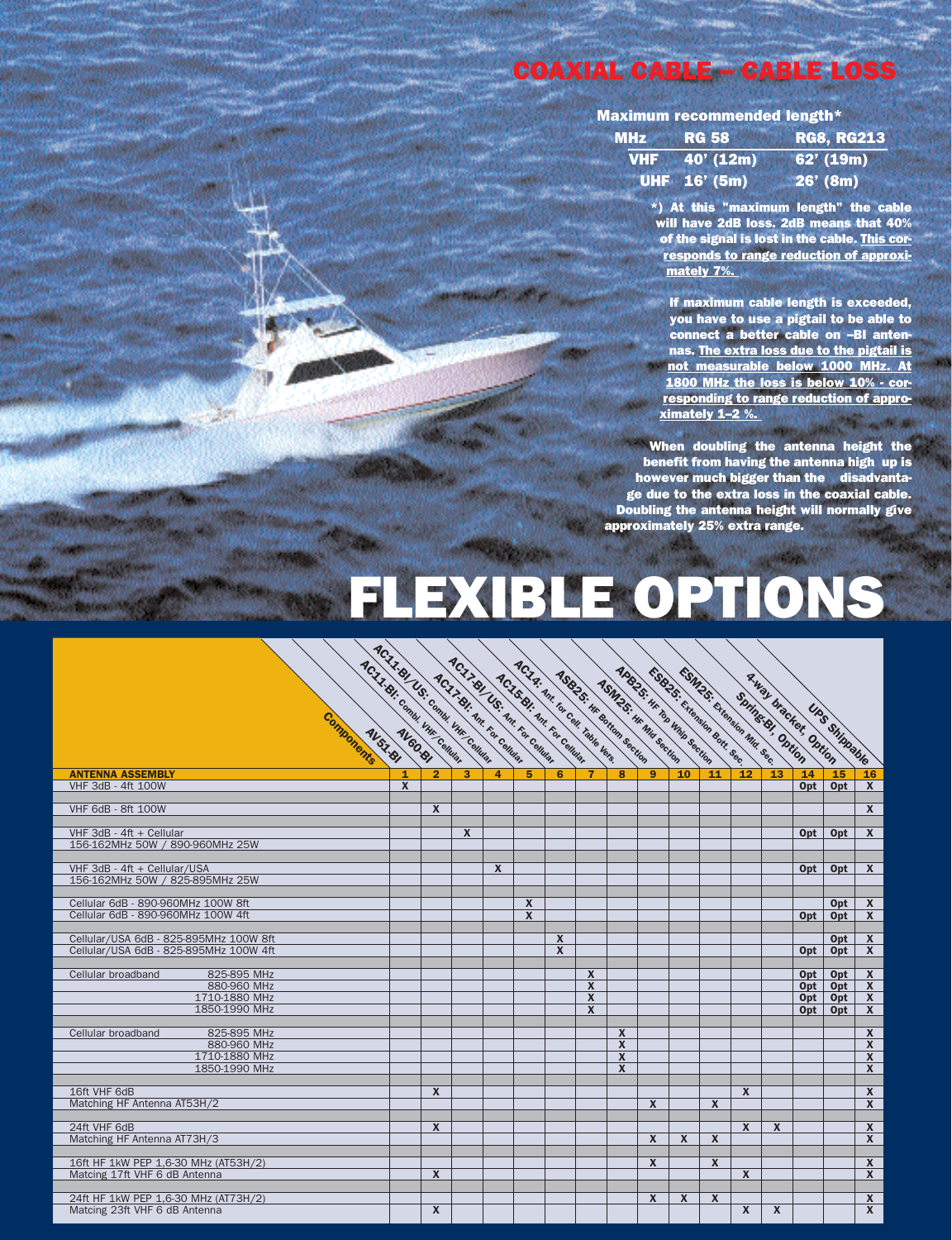### DID YOU KNOW...

• That inside condensation and subsequent corrosion will destroy most communication antennas – without you even realizing what is going on?



C

**PRODUCTIONS OF PRODUCT** 

- That the communication system onboard your craft is never better than the weakest component, which is often a poor antenna?
	- That COMROD's antenna conductors are completely enclosed in polyurethane foam which fixes them firmly thus preventing breakage due to vibration? This polyurethane foam also eliminates condensation that keeps the conductor corrosion free – for life.
		- That a flexible UV resistant polyurethane lacquer covers the polished surface of the outer tube for strength and durability?
		- That all COMROD antennas withstand 125 mph (55 m/s) wind?
		- That every antenna is tested before they leave the factory?